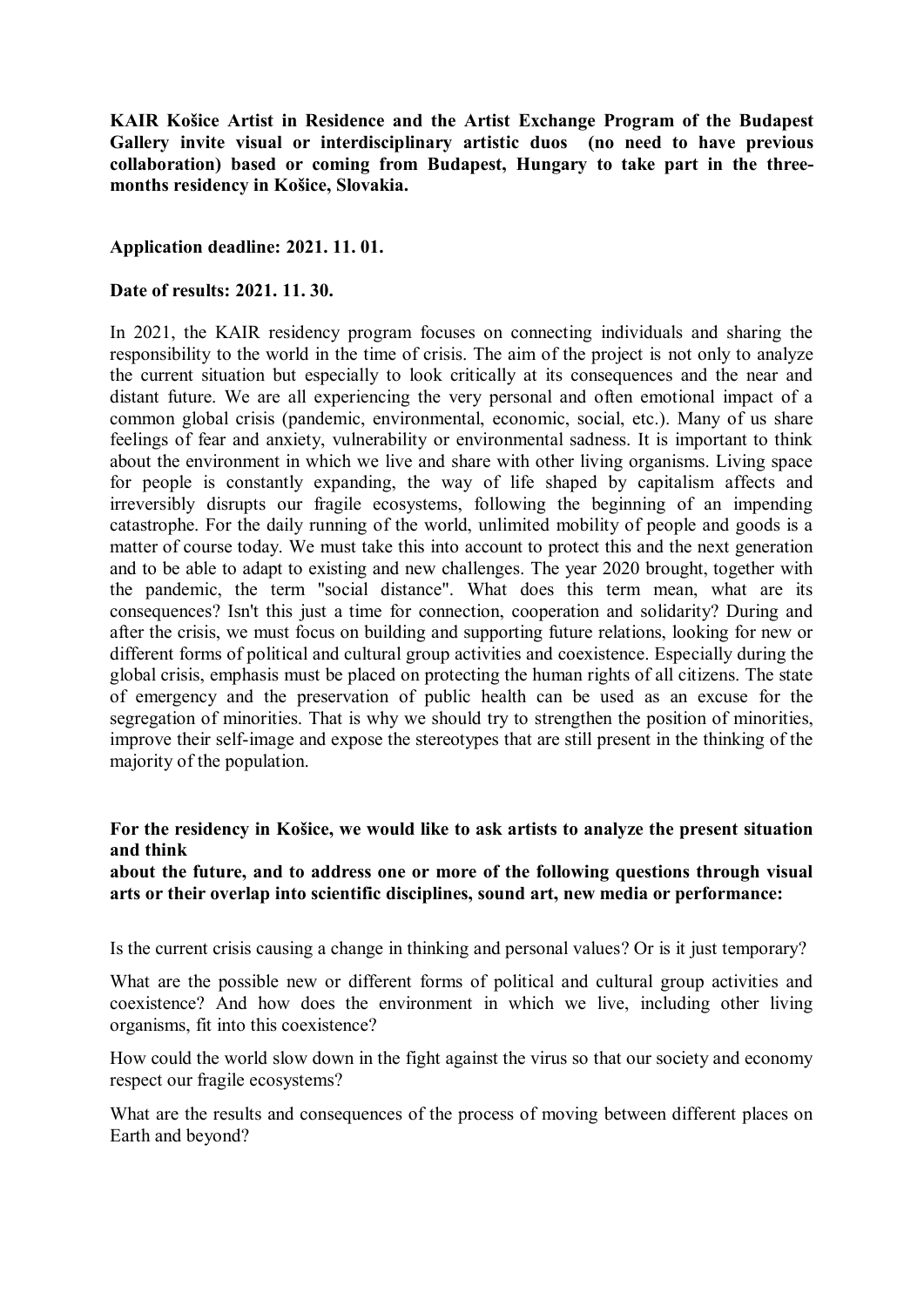How can the protection of human rights be ensured for all citizens? And what can we do to protect this and future generations?

### **KAIR Košice Artist in Residence**

Košice Artist in Residence is an international residency program for artists from all over the world and all artistic disciplines and expressions. KAIR is strongly focused on the creation of international cooperation between Slovak and foreign artists and art organizations. Since 2011, artists have had the chance to work in the inspiring environment of Košice's singular cultural surroundings, realize art projects, collaborate with the agile local art scene, and present themselves to the local and national public. KAIR also provides opportunities for Slovak artists to travel for residencies in cooperation with its partners. KAIR offers two separate studios approx. 20 m2 in size, suitable for visual artists. The studios are connected to the Šopa Gallery, where the activities of the residency in Košice will take place.

WEB: [www.kair.sk](http://www.kair.sk/) FB:<https://www.facebook.com/KosiceArtistInResidence> IG:<https://www.instagram.com/kair.residency>

**The Artist Exchange Program, founded in 1989 and overseen by Budapest Gallery, is one of the oldest running residency programs in Budapest. The program's main goals are to offer opportunities for Hungarian artists to familiarize themselves with foreign cultures and to introduce artists from abroad to the Budapest art scene. During the past three decades, the Budapest Gallery has managed partnerships with more than ten institutes across Europe. To apply for the one-month or two-month residency offered by the Budapest Gallery, artists should contact the nearest partner institute and apply through it.**

The Budapest Gallery Artist Exchange Program

### WEB: **https://budapestgaleria.hu/\_/en/about-the-artist-exchange-program/** IG: https://www.instagram.com/budapestgaleria/

#### **What KAIR provides to the artist:**

- A three-month residency in Košice, Eastern Slovakia: **April - June 2022**
- Free accommodation and studio
- Honorarium 700  $\epsilon$  per person / monthly
- Travel costs (one-time return, most favorable connection) max.  $100 \in \text{in total}$
- Material costs max.  $400 \in \text{in total}$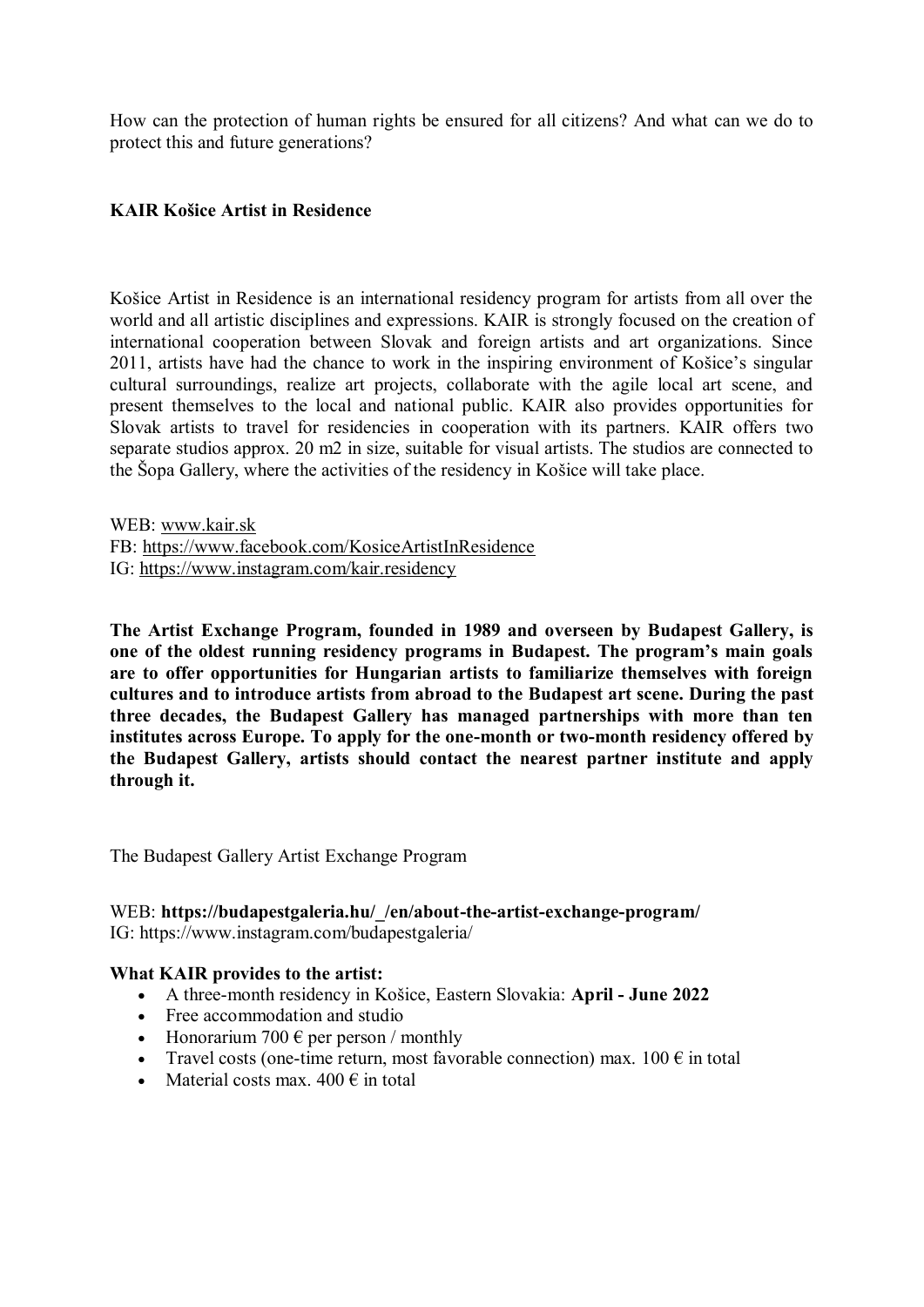# **The residency also offers:**

- Curatorial support
- Connection with the local cultural scene
- Connection and collaboration with local communities
- Production and PR support

# **What KAIR expects from the artists:**

- Participation during the Open Studios Night to introduce themself to the local audience.
- One individual presentation or workshop during the residency.
- Final presentation/exhibition at the end of the residency.
- Compulsory attendance.

# **HOW TO APPLY**

### **The application should consist of four PDF in English**

- a portfolio with selected works, including visuals and concepts, uploaded as one pdf file (max. 10 pages and up to 10MB). Video works should be submitted via active links to YouTube, Vimeo or other video platforms;
- an artist statement that primarily addresses your artistic practice and work (max. 1000) characters with spaces);
- motivation letter: please describe your motivation to take part in the residency and the ideas or topics you would like to work with during the residency ((max. 3500 characters with spaces);
- Curriculum Vitae including your formal and/or informal education and professional collaborations and basic information (Name, Address, Email, Website).

# **SELECTION CRITERIA**

# **During the selection process, the jury will give priority to the artists who:**

- are active; even students can apply, if they are already active in their practice,
- reflect one or more topics of the KAIR project in their application,
- are based or coming from Budapest.

# **CONTACT AND FURTHER INFO**

**Artist Exchange Program of the Budapest Gallery Contact: Julia Hermann, [hermann.julia](mailto:hermann.julia@btm.hu)**@btm.hu +36 20 4585 397